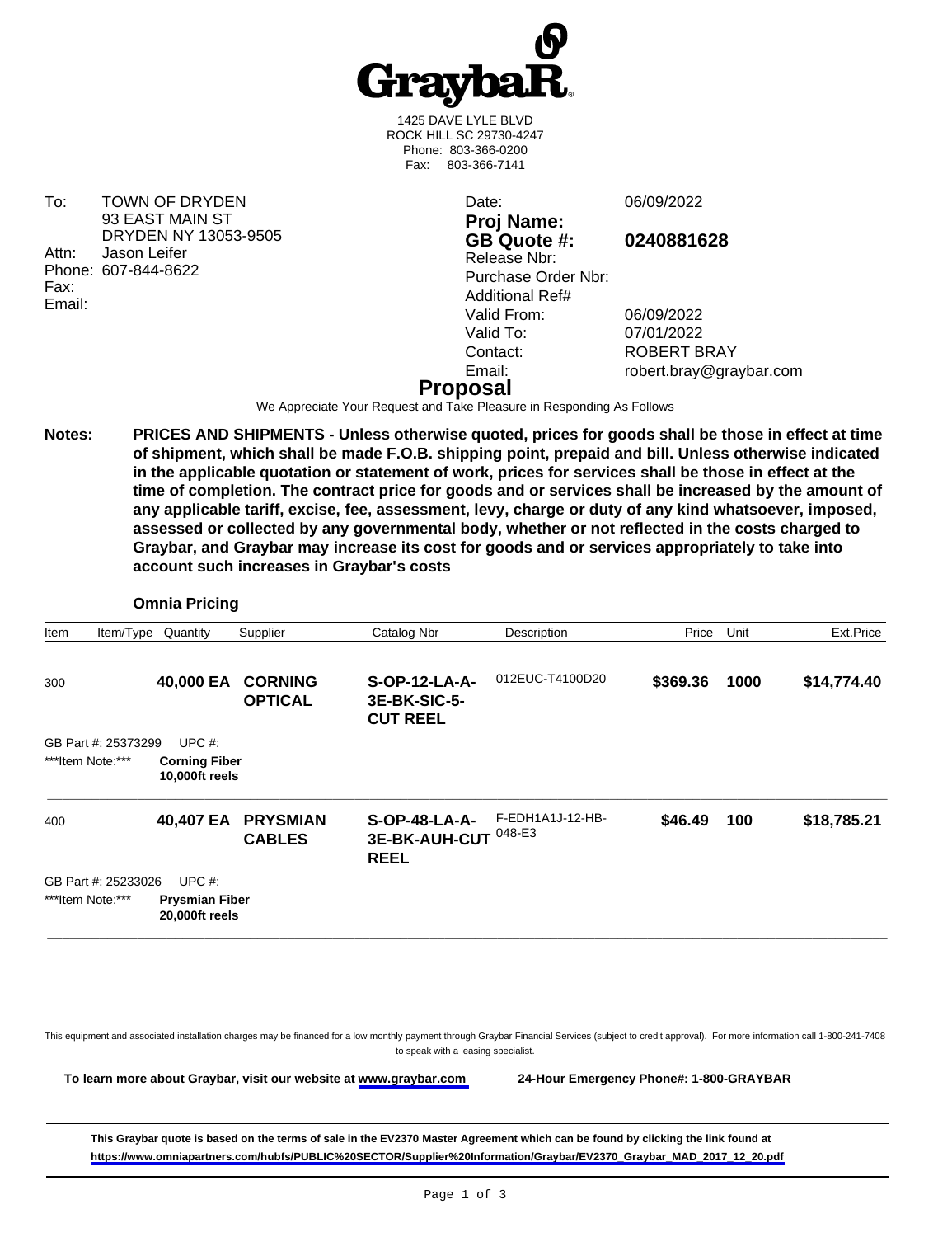To: TOWN OF DRYDEN 93 EAST MAIN ST DRYDEN NY 13053-9505

Date: 06/09/2022

**Proj Name: GB Quote #: 0240881628**

Attn: Jason Leifer

**Proposal** We Appreciate Your Request and Take Pleasure in Responding As Follows

| 500                 |                                          | 40,000 EA COMMSCOPE S-OP-144-LA-A- D-144-LA-8W-<br>3E-BK-CMB-CUT F12NS 8107305/DB<br><b>REEL</b> | \$1,113.84 | 1000 | \$44,553.60 |
|---------------------|------------------------------------------|--------------------------------------------------------------------------------------------------|------------|------|-------------|
| GB Part #: 25565163 | UPC $#$ :                                |                                                                                                  |            |      |             |
| ***Item Note:***    | <b>Commscope Fiber</b><br>20,000ft reels |                                                                                                  |            |      |             |
|                     |                                          |                                                                                                  |            |      |             |

# **Total in USD (Tax not included): \$78,113.21**

This equipment and associated installation charges may be financed for a low monthly payment through Graybar Financial Services (subject to credit approval). For more information call 1-800-241-7408 to speak with a leasing specialist.

**To learn more about Graybar, visit our website at [www.graybar.com](www.graybar.com ) 24-Hour Emergency Phone#: 1-800-GRAYBAR**

**This Graybar quote is based on the terms of sale in the EV2370 Master Agreement which can be found by clicking the link found at [https://www.omniapartners.com/hubfs/PUBLIC%20SECTOR/Supplier%20Information/Graybar/EV2370\\_Graybar\\_MAD\\_2017\\_12\\_20.pdf](https://www.omniapartners.com/hubfs/PUBLIC%20SECTOR/Supplier%20Information/Graybar/EV2370_Graybar_MAD_2017_12_20.pdf)**